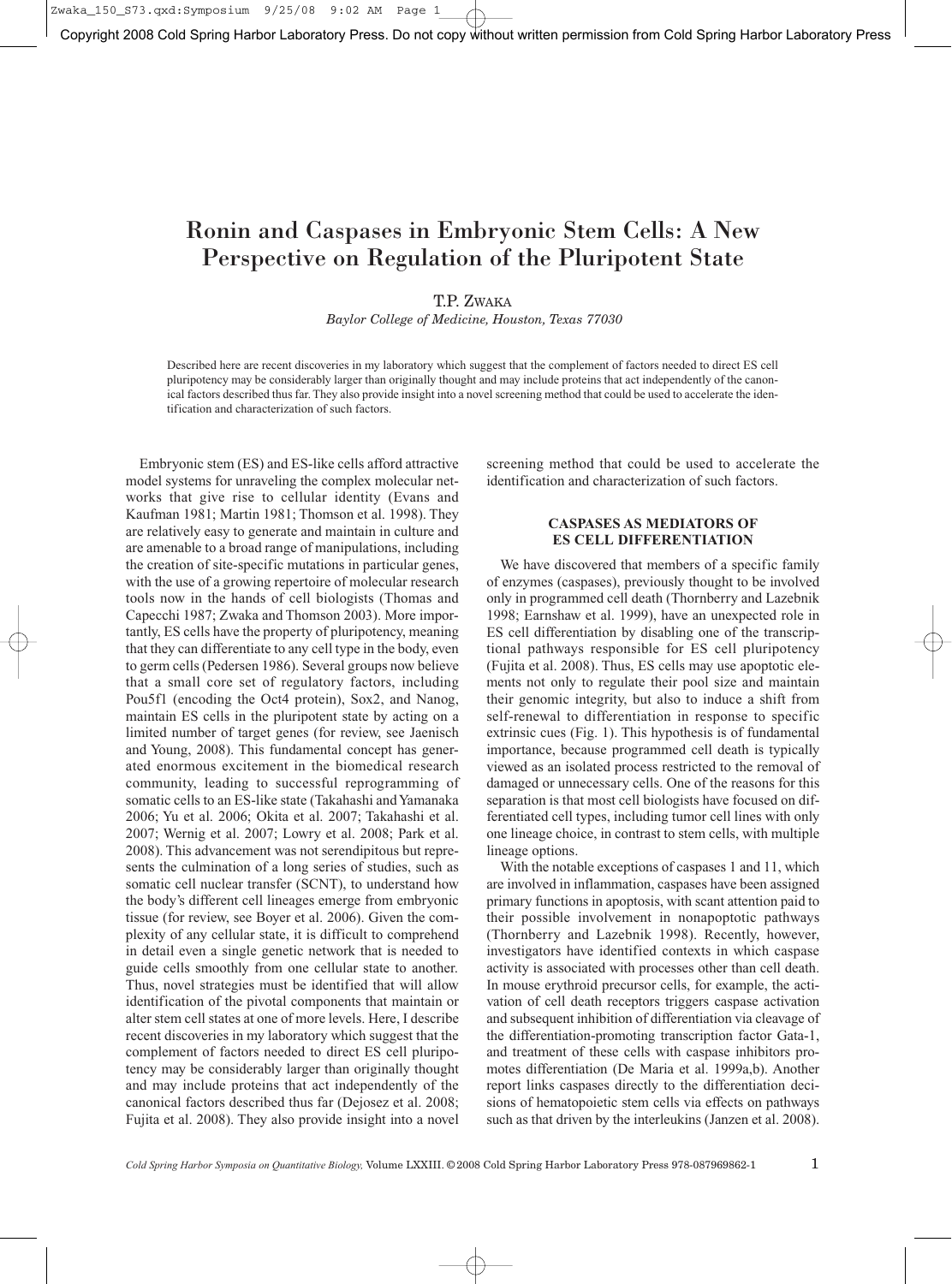Copyright 2008 Cold Spring Harbor Laboratory Press. Do not copy without written permission from Cold Spring Harbor Laboratory Press

# 2 ZWAKA



**Figure 1.** Stem cells can exit the stem cell pool either by differentiation or apoptosis. We found that caspase-3, previously known to be only essential for apoptosis, has a role in differentiation by cleaving Nanog and therefore allowing ES cells to exit the self-renewal cycle.

Further examples of processes that recruit caspases for purposes other than apoptosis include cell degradation or fusion during the differentiation of specific blood lineages (e.g., erythrocytes and megakaryocytes), the fusion of trophoblast-derived cells, the enucleation of keratinocytes and the lens epithelium, and sperm maturation (Ishizaki et al. 1998; De Botton et al. 2002; Arama et al. 2003; Fernando and Megeney 2007). Together, these observations support the notion that caspases can affect key developmental decisions, although the mechanisms and the nuances of context that induce these proteases into nonapoptotic pathways remain unclear.

Given the emerging reputation of caspases as posttranslational modifiers of mammalian cell development, we considered them to be attractive candidates for one of the mechanistic elements that allow ES cells to escape their self-renewal constraints and rapidly begin to generate developmentally committed progeny. To accommodate the capacity of these cells to undergo germ-layer-specific differentiation, we predicted that caspase-3 may negatively regulate core self-renewal factors such as Oct4, Sox2, and Nanog, based on a surprising increase in the activity of this enzyme after induction of differentiation. Indeed, further experiments demonstrated caspase-induced cleavage of Nanog in differentiating ES cells, whereas stem cells lacking the *Casp3* gene displayed a marked defect in differentiation, and forced expression of a caspase-cleavage-resistant Nanog mutant in ES cells strongly promoted self-renewal (Fujita et al. 2008). We also found that in certain contexts, caspase-3 cooperates with caspase-9 to deactivate Nanog (Fujita et al. 2008). These findings suggest that ES cells exploit caspase-3 and -9 and perhaps others for rapid and specific deactivation of Nanog, thus disrupting the autoregulatory circuit that preserves the pluripotent state in these cells (Boyer et al. 2005).

# **RONIN, A CANDIDATE PLURIPOTENCY FACTOR WITH DISTINCT FUNCTIONS**

Despite recent remarkable progress in reprogramming somatic cells to an ES-like state (induced pluripotent stem or iPS cells) via the manipulation of several key transcription factors (Takahashi and Yamanaka 2006; Yu et al. 2006; Okita et al. 2007; Takahashi et al. 2007; Wernig et al. 2007; Lowry et al. 2008; Park et al. 2008), the molecular mechanisms underlying the pluripotent state have only begun to emerge. The key regulators of ES cell pluripotency appear to be a small set of specific transcription factors able to promote self-renewal by repressing the transcription factors that initiate differentiation (Boyer et al. 2005; Bernstein et al. 2006; Lee et al. 2006). Prominent among these factors are Oct4, Sox2, and Nanog (Nichols et al. 1998; Avilion et al. 2003; Chambers et al. 2003). Although each of these proteins has been described by different authors as a "master regulator" of pluripotency, only Oct4 appears to be absolutely essential, whereas both Sox2 and Nanog are dispensable, at least in certain molecular contexts (Chambers et al. 2007; Masui et al. 2007).A second tier of pluripotency control is likely achieved via enzyme-mediated modification of chromatin (Klochendler-Yeivin et al. 2000; Loh et al. 2007; Fazzio et al. 2008). Thus, maintenance of the pluripotent state could require several different mechanisms acting in parallel and, potentially, even independently of one another. Given this background, and our finding that caspase-3 targets and cleaves Nanog upon induction of ES cell differentiation, we devised a yeast two-hybrid screen for other caspase-3 targets in ES cells, whose functions might augment the current repertoire of factors known to regulate the pluripotent state of ES cells. Constitutively modified caspase-3 spontaneously folds into its active conformation and recognizes and binds to target proteins, but no longer cleaves them due to a C163S substitution that was used as bait, in our two-hybrid screen because (1) unmodified procaspase-3 is functionally inactive and (2) actual cleavage of targets would render the interaction screening analysis useless (Kamada et al. 1998). After screening approximately 32 million clones, we identified 556 yeast wells that were positive for interaction with caspase-3 and selected a representative set of 286 positive wells for further study (Dejosez et al. 2008). Cognizant of the overwhelming number of proteins that could at least distantly be associated with pluripotency, we performed confirmation experiments that included an in vitro transcription/translation caspase-3 cleavage assay yielding cDNAs coding for proteins that were specific targets of caspase-3 or at least were associated with the protease. Among the inner circle of resultant genes was a cDNA encoding a protein that bore a striking resemblance to the *Drosophila* P-element transposase. Named Ronin (a masterless Japanese Samurai) to indicate its lack of any apparent relationship to known pluripotency factors, this protein possessed a THAP (thanatos-associated protein) domain at the amino terminus (Roussigne et al. 2003a,b; Macfarlan 2005; Quesneville et al. 2005) and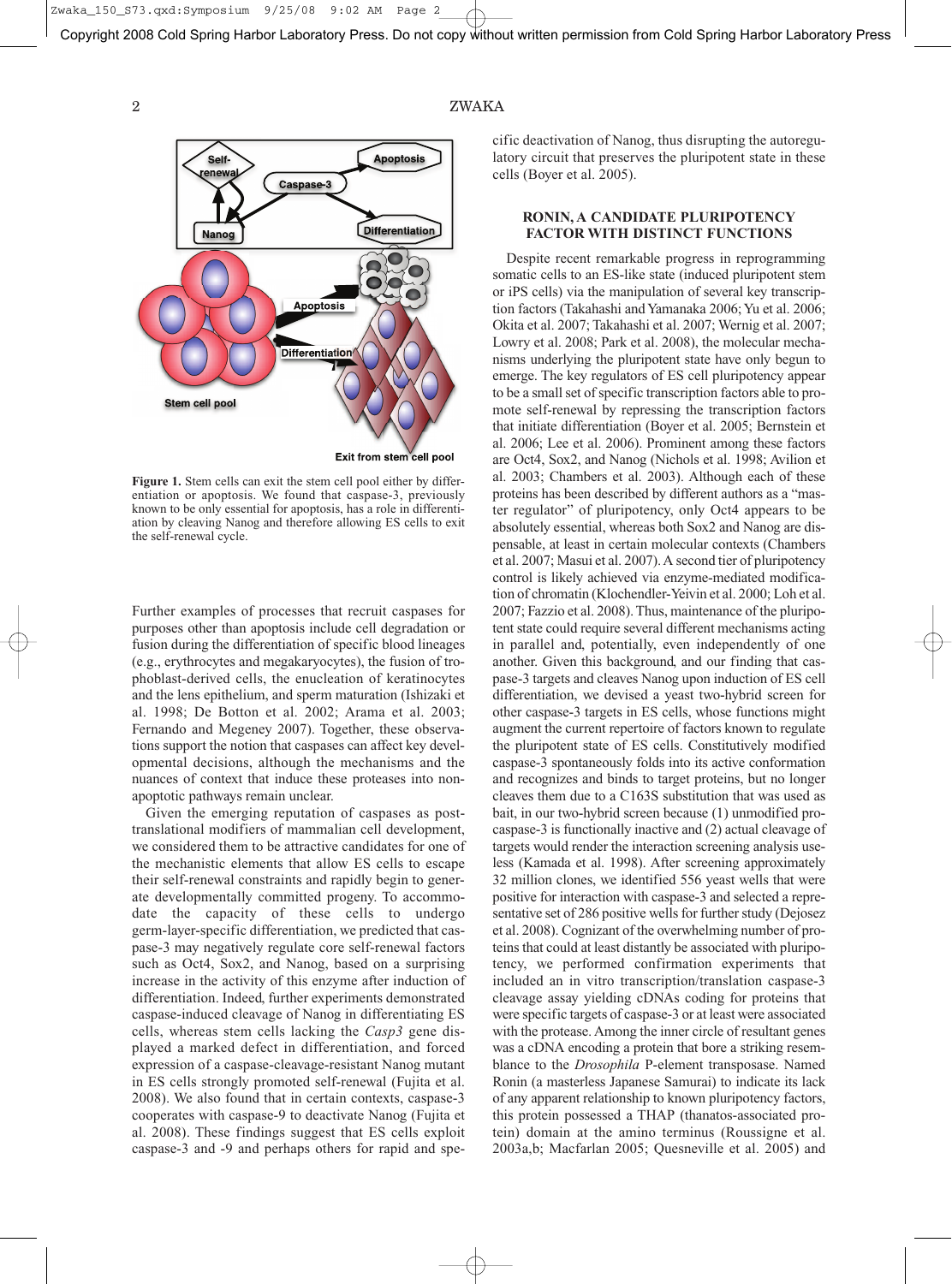Zwaka 150 S73.qxd: Symposium 9/25/08 9:02 AM

Copyright 2008 Cold Spring Harbor Laboratory Press. Do not copy without written permission from Cold Spring Harbor Laboratory Press

# RONIN AND PLURIPOTENCY 3

therefore could be expected to participate in sequence-specific DNA binding and epigenetic silencing of gene expression, rendering it an attractive candidate for a role in ES cell development.

#### **STRUCTURAL FEATURES OF RONIN**

Ronin's THAP domain is remarkable in that is appears to be part of a "domesticated" DNA transposon. The Ronin gene located on chromosomes 16q22.1 and 8D3 in humans and mice, respectively, contains only one exon, suggesting that there is strong selective pressure against its interruption with introns. First characterized in 2003, the THAP domain is shared by numerous proteins across all animal species (~200 proteins with this domain have been identified so far) (Roussigne et al. 2003a,b). The THAP domain zinc-finger-containing DNA-binding protein motif is characterized by a C2CH signature (Cys- $Xaa_{2-4}$ -Cys-Xaa<sub>33–50</sub>-Cys-X-aa<sub>2</sub>). Other essential residues are P26, W36, F38, and P78. The three cysteines and the histidine bind a central zinc atom, with the two β-sheets folded against one another while being separated by an amino acid chain that is unusually long for zinc fingers and contains an  $\alpha$ -helix that is partly responsible for the sequence specificity of DNA binding. In contrast to other zinc finger motifs, the THAP domain contains a second region of amino acids that is also important for DNA sequence-specific binding. It is located toward the end of the domain, which lies in the three-dimensional structure exactly parallel to the  $\alpha$ -helix (the sequence is AVPTIF) (Liew et al. 2007; Bessière et al. 2008). One of the most widely known members of the THAP domain family, the *Drosophila* P-element transposase, exhibits site-specific DNA binding to a consensus sequence at both the 5′ and 3′ regions of the transposase. The human genome contains 12 THAP-domain-containing proteins, of which only DAP4/p52rIPK, THAP1, and THAP7 have been characterized in detail (the mouse genome contains five THAPdomain-containing proteins). *Caenorhabditis elegans* expresses several important THAP proteins, including Lin-15b (Chesney et al. 2006) and Lin-36 (encoded by the class-B synthetic multivulva genes) (Clouaire et al. 2005), CDC-14B and CTB-1 (an ortholog of CtBP-1), all of which are involved in transcriptional control, and the protein HIM-17 (Reddy and Villeneuve 2004), which is involved in meiotic recombination and recruitment of the methyltransferase activity of histone H3 at lysine 9. Evidence for active DNA transposons containing a THAP domain has been obtained in zebra fish, and it is clear that this class of transposons was "domesticated" in a common ancestor of birds and mammals (Hammer et al. 2005; Quesneville et al. 2005). The most likely explanation for the wide distribution of THAP-containing protein domains across animal species is that they initially formed as a result of exon shuffling after DNA transposition of the first exon (containing the THAP domain) into other genes. These genes then acquired the DNA-binding activity of the DNA transposon and evolved further. It should be noted that this "domestication" of selfish DNA elements has precedence in evolutionary history; the most famous example is a DNA transposase that became the RAG-

1/RAG-2 DNA recombination protein in mammals (Hammer et al. 2005; Quesneville et al. 2005).

Like most other THAP-domain-containing proteins, Ronin contains this motif at the amino terminus, followed by a polyglutamine stretch of 29 glutamine residues. These residues are encoded by CAGs occasionally interrupted by CAAs, suggesting that this repetitive sequence possesses at least some stability. Because glutamine chains of this size  $($   $\sim$  30 amino acids) are known to be relatively stiff, this conformation suggests that the polyglutamine tract separates the DNA-binding activity from the function of the carboxyl terminus.

# **RONIN EXPRESSION PATTERN DURING DEVELOPMENT**

We searched for expression of Ronin in mouse and human ES cells and were able to detect its expression at the RNA level in the form of an approximately 1.8-kb transcript. Using a series of antibodies, we were successful in detecting Ronin protein in tissue sections and in cells stained in vitro. In the adult mouse, Ronin expression was mostly restricted to ovary and testes. Antibody staining of the ovary revealed high levels of Ronin in the ooplasm, although equal distribution of the protein was found across the entire oocyte after ovulation. We could not identify *lacZ*-positive cells in any of the adult organs tested (including brain, lung, thymus, heart, liver, gastrointestinal tract, bone marrow, skeletal muscle, and skin). We therefore concluded that Ronin expression is likely restricted to the earliest stages of development. Indeed, further antibody testing detected significant amounts of Ronin in the fertilized zygote. The *lacZ* reporter mouse lines showed increased Ronin expression in the inner cell mass of the blastocyst, whereas analysis of E8.5 and E10.5 embryos revealed substantial staining in specific organs such as the genital ridge, the heart, and the central nervous system, suggesting a specific role for Ronin during these phases of development. Importantly, gene expression studies with an inducible cell line showed that Ronin is exclusively a nuclear protein. It did not colocalize with DAPI (4′-6-diamidino-2-phenylindole) stained areas in the nucleus or with polymerase II, indicating that it is primarily localized in silent regions of the genome. These findings contrast with the detection of Ronin in the cytoplasm during other stages of development, underscoring the complexity of its expression pattern and the need for a more detailed analysis of this feature in the future.

# **RONIN KNOCKOUT INDUCES LETHAL DEFECTS IN PRE- AND PERI-IMPLANTATION EMBRYOS**

We created a Ronin knockout mouse by gene targeting. Although none of the pups or E10.5 and E7.5 embryos were *Ronin*<sup> $-/-$ </sup>, we did find a substantial number of empty deciduas on day E7.5, suggesting that a decidua formation was initiated but did not result in an embryo. In contrast, a proportion of the E3.5 embryos (blastocysts) had a *Ronin*–/– genotype. These blastocysts lacked obvious morphologic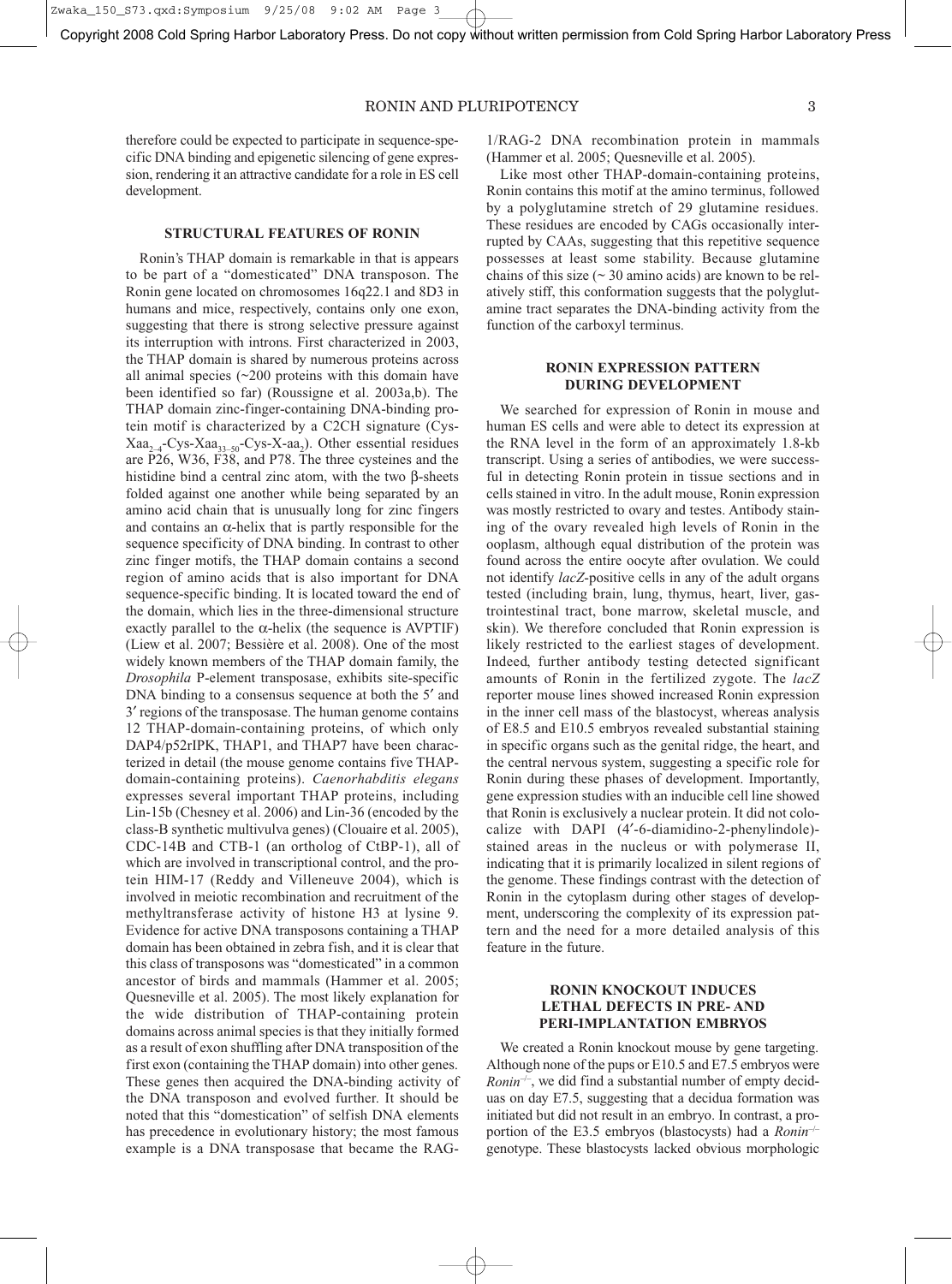#### 4 ZWAKA

defects, and TUNEL (terminal deoxynucleotidyl-mediated nick-end labeling) staining did not detect an increase in apoptotic cells. To test the outgrowth potential of the inner cell mass, we placed the embryos in plastic dishes with medium derived from ES cell cultures. Whereas a significant majority of *Ronin*+/– and *Ronin*+/+ embryos were able to attach and formed the typical flattened trophoblast epithelium and the inner cell mass, *Ronin*–/– blastocyst formed only the trophectoderm layer, suggesting a severe defect in outgrowth of the inner cell mass. Although this deficiency could be attributed to an abnormality in the trophoblastic cells leading to failure to support the inner cell mass, we argue against this interpretation because *Ronin* is not expressed in trophoblastic cells and its knockout in ES cells is lethal. Thus, Ronin appears to be essential for normal mammalian development but only during its earliest stages.

# **ECTOPIC EXPRESSION OF** *RONIN* **IN ES CELLS INDUCES A DIFFERENTIATION DEFECT AND GLOBAL TRANSCRIPTIONAL REPRESSION**

We also generated a novel mouse ES cell line that ectopically expresses *Ronin* under a constitutive promoter. We noticed that such ES cells possess essentially the same morphology as that of normal ES cells but typically failed to differentiate in vitro and in immunocompromised mice. This antidifferentiation effect of Ronin is analogous to the ability of Nanog to promote self-renewal under unfavorable conditions (Chambers et al. 2003) and is observed in vitro only when ES cells are grown in the absence of leukemia-inhibitory factor (LIF), an essential factor for self-renewal that triggers signaling through the STAT (signal transducer and activator of transcription) factor. Ronin can substitute for the LIF-STAT pathway in ES cell cultures, even over two passages when the ES cells are propagated at clonal densities, similar to Nanog.

The nature of the differentiation defect in ES cells overexpressing *Ronin* was unclear, prompting us to perform microarray studies of ES cells with only transient expression of *Ronin*. This experiment revealed a striking shift in the expression of many genes, some of which have recognized functions in development, whereas measurement of newly synthesized RNA levels after induction of Ronin expression indicated pronounced decreases in the expression of key developmental genes. Thus, Ronin could be involved in the control of RNA transcription of multiple genes with roles in cell differentiation. This repressive activity could be exerted by binding directly to DNA or, as indicated by our protein–protein interaction data, by directly recruiting HCF-1 and subsequently other proteins with the ability to modify chromatin, such as mixed-lineage leukemia (MLL), Set1 (histone H3K4 methyltransferase), Sin3, histone deacetylase (HDAC), and histone acetyltransferase (HAT) (previously associated with chromatin modification) (Wysocka et al. 2003; Yokoyama et al. 2004), to sites of specific genes contributing to ES cell differentiation. The exact manner in which this putative protein complex suppresses gene transcription is unclear. In addition to its role as a transcriptional repressor, HCF-1 has been linked to regulation of the cell cycle; however, both acute and chronic expression of *Ronin* in ES cells as well as

somatic cells have at most only a marginal effect on the proliferation of ES cells, making it unlikely that the interaction of Ronin with HCF-1 contributes to cell cycle control.

# **WHAT DOES RONIN TEACH US ABOUT PLURIPOTENCY?**

A very elegant concept of pluripotency is that of a default state whereby a core set of transcription factors controls both the transcriptional and epigenetic landscape (Boyer et al. 2006). This would imply that pluripotency occurs by default and in a hierarchical fashion when these "core" transcription factors activate other transcription factors, as well as epigenetic modifiers that control the pluripotent state. This theory is supported by the finding that specific epigenetic factors, such as the histone demethylases Jmjd1a and Jmjd2c, are essential for pluripotency and transcriptionally regulated by Oct4 (Loh et al. 2007). This transcription-factor-centric hierarchical model is further corroborated by the recent discovery that forced expression of *Oct4, Sox2, Klf4*, and *c-Myc* in differentiated cells leads to a pluripotent state similar to that in ES cells. Although this concept is attractive, it focuses entirely on Oct4/Sox2 as the main axis of pluripotency and discounts numerous biological examples showing that particular states are often established and maintained by independent pathways in parallel. Thus, one could predict the existence of pluripotency factors (either transcription factors or epigenetic modulators) that are (1) not directly downstream from the known core pluripotency factor genes (*Oct4, Sox2*, and *Nanog*) and do not positively affect their expression and (2) still essential and even sufficient to sustain pluripotency. We suggest that our newly identified factor, Ronin, belongs in this category and may represent an entirely different mechanism by which pluripotency could be achieved and maintained (Fig. 2).

The expression pattern of Ronin shows some major differences compared to those of the other pluripotency factors, including Oct4, Nanog, and Sox2. Ronin is clearly expressed during the earliest stages of development, but it does not disappear rapidly at the blastocyst stage. Indeed, we detected Ronin expression in the adult ovary and, more interestingly, in the hippocampus, olfactory region, subventricular zone, and cerebellum of the adult brain, suggesting specific roles in these regions. Thus, we propose that Ronin is expressed in specific cells during development and in the adult, where it is either required to fulfill roles analogous to those during early embryonic development or has distinct functions that remain undefined. Expression of Ronin, at least in the brain, indicates that the protein participates in other stem cell/progenitor systems, a concept that has been applied to the zinc finger protein Zfx (Galan-Caridad et al. 2007; Chen et al. 2008). The hypothesis that Ronin is expressed in stem cell progenitor populations in the developing embryo requires further investigation.

Numerous issues concerning the functional roles of Ronin remain unresolved. For instance, the protein appears to recognize and bind to DNA in a specific manner, but its mechanism of action is still undefined. Several members of the THAP protein family regulate cells at the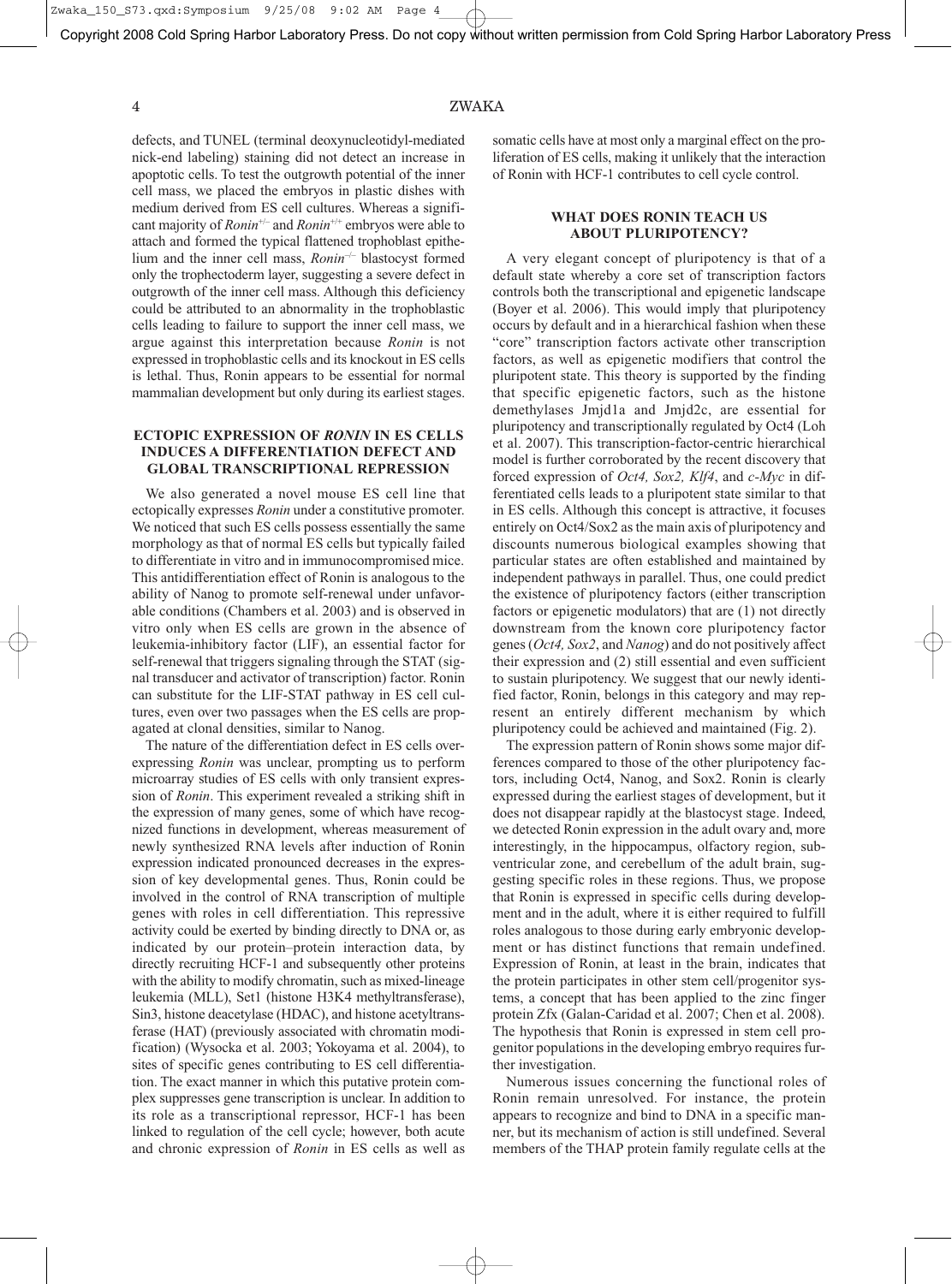Copyright 2008 Cold Spring Harbor Laboratory Press. Do not copy without written permission from Cold Spring Harbor Laboratory Press

# RONIN AND PLURIPOTENCY 5



**Figure 2.** Proposed model for the mechanism of Ronin function. In contrast to the site-specific gene modulatory activity of canonical pluripotency factors (e.g., Oct4, Sox2, and Nanog), Ronin appears to repress transcription more broadly to ensure the maintenance of ES cell pluripotency. (Reprinted from Dejosez et al. 2008 [© Cell Press].)

epigenetic level (Reddy and Villeneuve 2004; Macfarlan 2005; Macfarlan et al. 2005), suggesting that epigenetic silencing of gene expression is a function of Ronin as well. It will be important to distinguish between these two functions in future efforts to explain the mechanisms by which Ronin sustains pluripotency. Finally, because our discovery of Ronin has several implications for studies of pluripotency, as mentioned earlier, the full repertoire of factors involved in establishing or maintaining pluripotency, or in reprogramming somatic cells to an ES-like state, is unknown. In our opinion, focusing exclusively on gene expression profiles is unlikely to close this gap in the near future, whereas screening cDNA libraries for candidate factors, using a fundamental strategy as outlined in this chapter, could yield much more rapid insights into the constituent molecules of pluripotency pathways.

# **TOWARD UNDERSTANDING CELLULAR IDENTITY**

Deciphering the transcription factor code underlying particular cellular states will be essential for experimentally changing these states and attempting to understand naturally occurring transitions during development and in the adult organism. Perhaps the most significant impact of identifying new caspase targets such as Nanog and Ronin is that it provides a much-needed window into the complexity of transcriptional networks that give rise to cellular identity and increases the set of cell-fate-determining transcription factors that could be introduced into mammalian cells to reprogram them to the phenotype of another cell type. The most extreme form of such cellular "shape shifting" was the recent demonstration that welldifferentiated cells, such as fibroblasts, could be reprogrammed to a state akin to that of ES cells, the most primitive cell type sustainable in cell culture. The practical implications of using *trans*-differentiation or reprogramming factors to change cellular identities in any direction are enormous and most likely will revise the research directions of many different fields of biology. Equally critical is the potential impact of these discoveries on our comprehension of how cells differ from one another and why most cells retain their identity for very long periods of time without appreciable changes. It is not unreasonable to predict that the new understanding of cellular identity will enhance our ability to produce therapeutically relevant cell types that could be administrated to a broad range of patients whose diseases reflect malfunctions in the cellular circuitry regulating large blocks of gene expression. An obvious question that must be addressed before the promises of the genetic reprogramming can be realized is whether the emerging observations on control of the pluripotent state are in fact relevant to the developing embryo and the adult organism or merely phenomena induced by the introduction of artificial factors.

At the conceptional level, it is intriguing to consider transcription-factor-mediated shifts in cell lineages in the context of another compelling theory, epigenetic ground states. The epigenetic ground state has its roots in experimental observations of epigenetic marks, in particular K4 and K27 histone methylation and DNA methylation, and the observation that some of these epigenetic marks can be found in association with specific DNA sequences in undifferentiated ES cells (Bernstein et al. 2006). The prediction is that discrete genomic DNA sequences specifically encode signatures that can be recognized by epigenetic factors that then impose specific epigenetic alterations (Bernstein et al. 2007). An obvious extension of this idea is that there are specific determinants in the genome not only for pluripotent undifferentiated cells, but eventually also for every cellular state in the body. Specific subsets of cell-type-specific transcription factors could therefore be expected to initiate the transcriptional program that imposed the epigenetic changes associated with a particular cellular state or developmental stage. This model is analogous to a holographic image where every point of the image contains the information of the entire image, even though only one perspective is revealed to the viewer, depending on the angle of the laser light. Thus, just as a change in light angle produces a change in the holograph, different sets of transcription factors could be expected to induce a different phenotype, even though all cells store the same genetic information. If multiple ground states are indeed responsible for cellular identities, and if these states are determined by specific transcriptional programs, then one could reasonably postulate the existence of master regulators that dictate cellular identity. Logically then, such regulators would be capable of overriding preexisting cellular states at least under certain circumstances. Even though such transitions are still purely theoretical, their experimental confirmation would challenge the fundamental dogma of developmental biology: lineage linearity throughout development, whereby cells imperatively transit through specific stages that dictate subsequent cell fates through the expression of morphogens or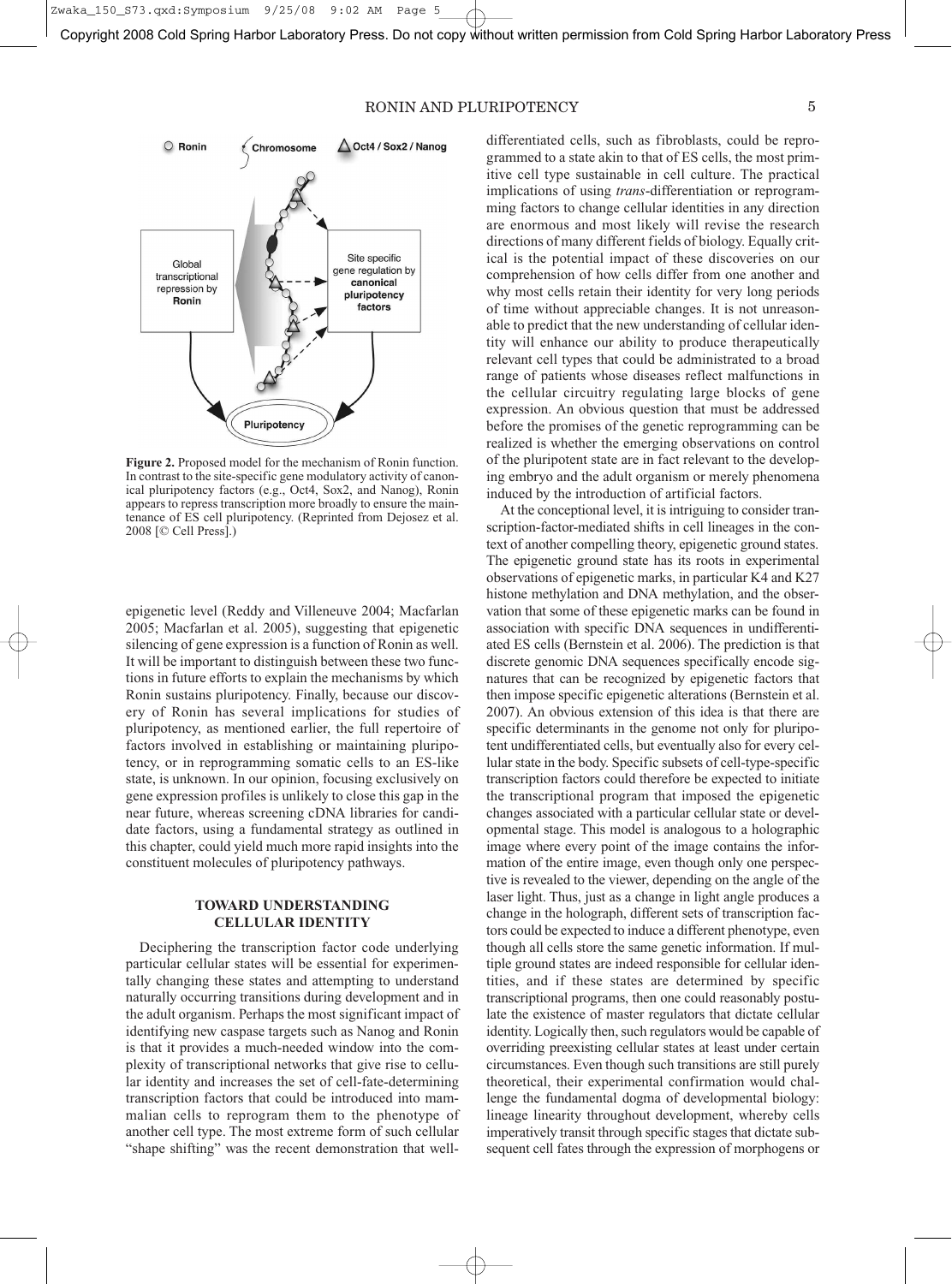Zwaka\_150\_S73.qxd:Symposium 9/25/08 9:02 AM Page 6

Copyright 2008 Cold Spring Harbor Laboratory Press. Do not copy without written permission from Cold Spring Harbor Laboratory Press



**Figure 3.** Until now, we have assumed that a developing and differentiating cell goes through different and defined steps to terminally differentiate  $(a-d)$ , that a specific cascade of transcription and epigenetic factors allows progression to the next step, and that the order of steps is critical for successful differentiation. However, the fact that cells can "jump" from a state of terminal differentiation to one of complete undifferentiation indicates that the concept of lineage linearity can be bypassed, at least artificially in the laboratory. According to this concept, master regulators (α, β, χ, and δ) can dictate the cellular state.

other developmental factors. We would argue that developmental linearity and sequentiality, while appearing critical for morphogenesis, are not necessarily a requirement for cellulogenesis, in which master transcriptional regulators and epigenetic ground states could have the central role (Fig. 3). Hence, the most challenging task for the future will be to devise novel strategies that could be used to identify critical regulatory factors at any given step in the acquisition of cellular identity. We believe that our discovery of caspases as regulatory elements specifically targeting transcription factors involved in the shaping of cellular identities is an important first step in this direction.

### **ACKNOWLEDGMENTS**

The author is supported by the Diana Helis Henry Medical Research Foundation, the Huffington Foundation, and the National Institutes of Health.

#### **REFERENCES**

- Arama, E., Agapite, J., and Steller, H. 2003. Caspase activity and a specific cytochrome C are required for sperm differentiation in *Drosophila*. *Dev. Cell* **4:** 687–697.
- Avilion, A.A., Nicolis, S.K., Pevny, L.H., Perez, L., Vivian, N., and Lovell-Badge, R. 2003. Multipotent cell lineages in early mouse development depend on SOX2 function. *Genes Dev*. **17:** 126–140.
- Bernstein, B.E., Mikkelsen, T.S., Xie, X., Kamal, M., Huebert, D.J., Cuff, J., Fry, B., Meissner, A., Wernig, M., Plath, K., et al*.* 2006. A bivalent chromatin structure marks key developmental genes in embryonic stem cells. *Cell* **125:** 315–326.
- Bernstein, B.E., Meissner, A., and Lander, E.S. 2007. The mammalian epigenome. *Cell* **128:** 669–681.

# 6 ZWAKA

- Bessière, D., Lacroix, C., Campagne, S., Ecochard, V., Guillet, V., Mourey, L., Lopez, F., Czaplicki, J., Demange, P., Milon, A., et al*.* 2008. Structure-function analysis of the THAP zinc finger of THAP1, a large C2CH DNA-binding module linked to Rb/E2F pathways. *J. Biol. Chem.* **283:** 4352–4363.
- Boyer, L.A., Lee, T.I., Cole, M.F., Johnstone, S.E., Levine, S.S., Zucker, J.P., Guenther, M.G., Kumar, R.M., Murray, H.L., Jenner, R.G., et al. 2005. Core transcriptional regulatory circuitry in human embryonic stem cells. *Cell* **122:** 947–956.
- Boyer, L.A., Mathur, D., and Jaenisch, R. 2006. Molecular control of pluripotency. *Curr. Opin. Genet. Dev.* **16:** 455–462.
- Chambers, I., Colby, D., Robertson, M., Nichols, J., Lee, S., Tweedie, S., and Smith, A. 2003. Functional expression cloning of nanog, a pluripotency sustaining factor in embryonic stem cells. *Cell* **113:** 643–655.
- Chambers, I., Silva, J., Colby, D., Nichols, J., Nijmeijer, B., Robertson, M., Vrana, J., Jones, K., Grotewold, L., and Smith, A. 2007. Nanog safeguards pluripotency and mediates germline development. *Nature* **450:** 1230–1234.
- Chen, X., Xu, H., Yuan, P., Fang, F., Huss, M., Vega, V.B., Wong, E., Orlov, Y.L., Zhang, W., Jiang, J., et al*.* 2008. Integration of external signaling pathways with the core transcriptional network in embryonic stem cells. *Cell* **133:** 1106–1117.
- Chesney, M.A., Kidd III, A.R., and Kimble, J. 2006. gon-14 functions with class B and class C synthetic multivulva genes to control larval growth in *Caenorhabditis elegans*. *Genetics* **172:** 915–928.
- Clouaire, T., Roussigne, M., Ecochard, V., Mathe, C., Amalric, F., and Girard, J.P. 2005. The THAP domain of THAP1 is a large C2CH module with zinc-dependent sequence-specific DNAbinding activity. *Proc. Natl. Acad. Sci.* **102:** 6907–6912.
- De Botton, S., Sabri, S., Daugas, E., Zermati, Y., Guidotti, J.E., Hermine, O., Kroemer, G., Vainchenker, W., and Debili, N. 2002. Platelet formation is the consequence of caspase activation within megakaryocytes. *Blood* **100:** 1310–1317.
- Dejosez, M., Krumenacker, J.S., Zitur, L.J., Passeri, M., Chu, L.F., Songyang, Z., Thomson, J.A., and Zwaka, T.P. 2008. Ronin is essential for embryogenesis and the pluripotency of mouse embryonic stem cells. *Cell* **133:** 1162–1174.
- De Maria, R., Testa, U., Luchetti, L., Zeuner, A., Stassi, G., Pelosi, E., Riccioni, R., Felli, N., Samoggia, P., and Peschle, C. 1999a. Apoptotic role of Fas/Fas ligand system in the regulation of erythropoiesis. *Blood* **93:** 796–803.
- De Maria, R., Zeuner, A., Eramo, A., Domenichelli, C., Bonci, D., Grignani, F., Srinivasula, S.M., Alnemri, E.S., Testa, U., and Peschle, C. 1999b. Negative regulation of erythropoiesis by caspase-mediated cleavage of GATA-1. *Nature* **401:** 489– 493.
- Earnshaw, W.C., Martins, L.M., and Kaufmann, S.H. 1999. Mammalian caspases: Structure, activation, substrates, and functions during apoptosis. *Annu. Rev. Biochem*. **68:** 383–424.
- Evans, M.J. and Kaufman, M.H. 1981. Establishment in culture of pluripotential cells from mouse embryos. *Nature* **292:** 154– 156.
- Fazzio, T.G., Huff, J.T., and Panning, B. 2008. An RNAi screen of chromatin proteins identifies Tip60-p400 as a regulator of embryonic stem cell identity. *Cell* **134:** 162–174.
- Fernando, P. and Megeney, L.A. 2007. Is caspase-dependent apoptosis only cell differentiation taken to the extreme? *FASEB J*. **21:** 8–17.
- Fujita, J., Crane, A.M., Souza, M.K., Dejosez, M., Kyba, M., Flavell, R.A., Thomson, J.A., and Zwaka, T.P. 2008. Caspase activity mediates the differentiation of embryonic stem cells. *Cell Stem Cell* **2:** 595–601.
- Galan-Caridad, J.M., Harel, S., Arenzana, T.L., Hou, Z.E., Doetsch, F.K., Mirny, L.A., and Reizis, B. 2007. Zfx controls the self-renewal of embryonic and hematopoietic stem cells. *Cell* **129:** 345–357.
- Hammer, S.E., Strehl, S., and Hagemann, S. 2005. Homologs of *Drosophila* P transposons were mobile in zebrafish but have been domesticated in a common ancestor of chicken and human. *Mol. Biol. Evol*. **22:** 833–844.
- Ishizaki,Y., Jacobson, M.D., and Raff, M.C. 1998. A role for caspases in lens fiber differentiation. *J. Cell Biol*. **140:** 153–158.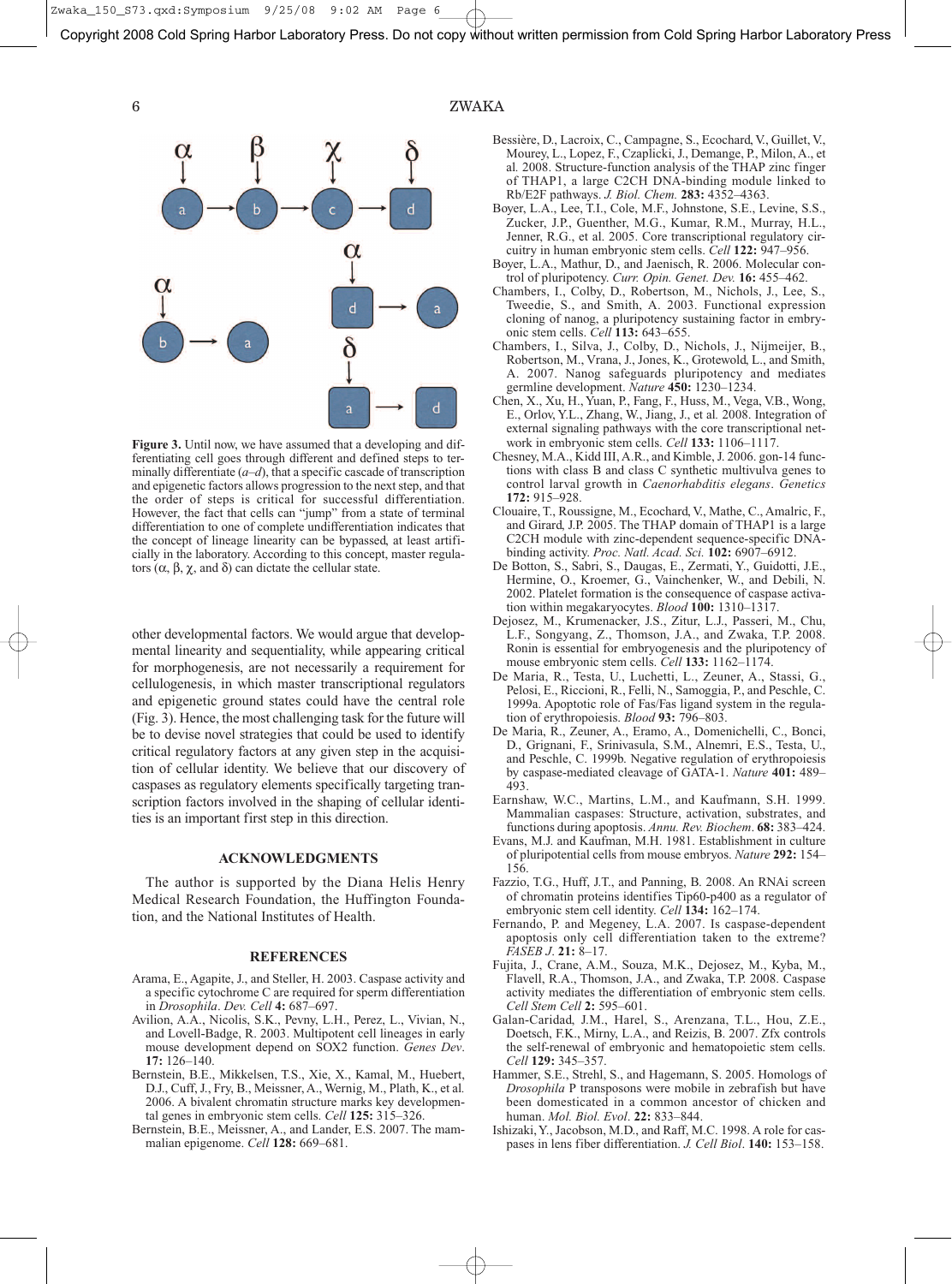Zwaka\_150\_S73.qxd:Symposium 9/25/08 9:02 AM Page 7

Copyright 2008 Cold Spring Harbor Laboratory Press. Do not copy without written permission from Cold Spring Harbor Laboratory Press

# RONIN AND PLURIPOTENCY 7

- Jaenisch, R. and Young, R. 2008. Stem cells, the molecular circuitry of pluripotency and nuclear reprogramming. *Cell* **132:** 567–582.
- Janzen, V., Fleming, H.E., Riedt, T., Karlsson, G., Riese, M.J., Lo Celso, C., Reynolds, G., Milne, C.D., Paige, C.J., Karlsson, S., et al. 2008. Hematopoietic stem cell responsiveness to exogenous signals is limited by caspase-3. *Cell Stem Cell* **2:** 584– 594.
- Kamada, S., Kusano, H., Fujita, H., Ohtsu, M., Koya, R.C., Kuzumaki, N., and Tsujimoto, Y. 1998. A cloning method for caspase substrates that uses the yeast two-hybrid system: Cloning of the antiapoptotic gene *gelsolin*. *Proc. Natl. Acad. Sci*. **95:** 8532–8537.
- Klochendler-Yeivin, A., Fiette, L., Barra, J., Muchardt, C., Babinet, C., and Yaniv, M. 2000. The murine SNF5/INI1 chromatin remodeling factor is essential for embryonic development and tumor suppression. *EMBO Rep*. **1:** 500–506.
- Lee, T.I., Jenner, R.G., Boyer, L.A., Guenther, M.G., Levine, S.S., Kumar, R.M., Chevalier, B., Johnstone, S.E., Cole, M.F., Isono, K., et al. 2006. Control of developmental regulators by Polycomb in human embryonic stem cells. *Cell* **125:** 301–313.
- Liew, C.K., Crossley, M., Mackay, J.P., and Nicholas, H.R. 2007. Solution structure of the THAP domain from *Caenorhabditis elegans* C-terminal binding protein (CtBP). *J. Mol. Biol*. **366:** 382–390.
- Loh, Y.H., Zhang, W., Chen, X., George, J., and Ng, H.H. 2007. Jmjd1a and Jmjd2c histone H3 Lys 9 demethylases regulate self-renewal in embryonic stem cells. *Genes Dev*. **21:** 2545– 2557.
- Lowry, W.E., Richter, L., Yachechko, R., Pyle, A.D., Tchieu, J., Sridharan, R., Clark, A.T., and Plath, K. 2008. Generation of human induced pluripotent stem cells from dermal fibroblasts. *Proc. Natl. Acad. Sci*. **105:** 2883–2888.
- Macfarlan, T. 2005. "Identification and initial characterization of thanatos associated protein 7 (THAP7), a putative transcriptional repressor." Ph.D. thesis. University of Pennsylvania, Philadelphia.
- Macfarlan, T., Kutney, S., Altman, B., Montross, R., Yu, J., and Chakravarti, D. 2005. Human THAP7 is a chromatin-associated, histone tail-binding protein that represses transcription via recruitment of HDAC3 and nuclear hormone receptor corepressor. *J. Biol. Chem.* **280:** 7346–7358.
- Martin, G.R. 1981. Isolation of a pluripotent cell line from early mouse embryos cultured in medium conditioned by teratocarcinoma stem cells. *Proc. Natl. Acad. Sci.* **78:** 7634–7638.
- Masui, S., Nakatake, Y., Toyooka, Y., Shimosato, D., Yagi, R., Takahashi, K., Okochi, H., Okuda, A., Matoba, R., Sharov, A.A., et al. 2007. Pluripotency governed by Sox2 via regulation of Oct3/4 expression in mouse embryonic stem cells. *Nat. Cell Biol*. **9:** 625–635.
- Nichols, J., Zevnik, B., Anastassiadis, K., Niwa, H., Klewe-Nebenius, D., Chambers, I., Scholer, H., and Smith, A. 1998. Formation of pluripotent stem cells in the mammalian embryo depends on the POU transcription factor Oct4. *Cell* **95:** 379– 391.
- Okita, K., Ichisaka, T., and Yamanaka, S. 2007. Generation of germline-competent induced pluripotent stem cells. *Nature* **448:** 313–317.
- Park, I.H., Zhao, R., West, J.A.,Yabuuchi, A., Huo, H., Ince, T.A.,

Lerou, P.H., Lensch, M.W., and Daley, G.Q. 2008. Reprogramming of human somatic cells to pluripotency with defined factors. *Nature* **451:** 141–146.

- Pedersen, R.A. 1986. Potency, lineage and allocation in preimplantation mouse embryos. In *Experimental approaches to mammalian embryonic development* (ed. J. Rossant and R.A. Pedersen), pp. 3–33. Cambridge University Press, New York.
- Quesneville, H., Nouaud, D., and Anxolabehere, D. 2005. Recurrent recruitment of the THAP DNA-binding domain and molecular domestication of the P-transposable element. *Mol. Biol. Evol*. **22:** 741–746.
- Reddy, K.C. and Villeneuve, A.M. 2004. *C. elegans* HIM-17 links chromatin modification and competence for initiation of meiotic recombination. *Cell* **118:** 439–452.
- Roussigne, M., Cayrol, C., Clouaire, T., Amalric, F., and Girard, J.P. 2003a. THAP1 is a nuclear proapoptotic factor that links prostate-apoptosis-response-4 (Par-4) to PML nuclear bodies. *Oncogene* **22:** 2432–2442.
- Roussigne, M., Kossida, S., Lavigne, A.C., Clouaire, T., Ecochard, V., Glories, A., Amalric, F., and Girard, J.P. 2003b. The THAP domain: A novel protein motif with similarity to the DNA-binding domain of P element transposase. *Trends Biochem. Sci*. **28:** 66–69.
- Takahashi, K. and Yamanaka, S. 2006. Induction of pluripotent stem cells from mouse embryonic and adult fibroblast cultures by defined factors. *Cell* **126:** 663–676.
- Takahashi, K., Tanabe, K., Ohnuki, M., Narita, M., Ichisaka, T., Tomoda, K., and Yamanaka, S. 2007. Induction of pluripotent stem cells from adult human fibroblasts by defined factors. *Cell* **131:** 861–872.
- Thomas, K.R. and Capecchi, M.R. 1987. Site-directed mutagenesis by gene targeting in mouse embryo-derived stem cells. *Cell* **51:** 503–512.
- Thomson, J.A., Itskovitz-Eldor, J., Shapiro, S.S., Waknitz, M.A., Swiergiel, J.J., Marshall, V.S., and Jones, J.M. 1998. Embryonic stem cell lines derived from human blastocysts. *Science* **282:** 1145–1147.
- Thornberry, N.A. and Lazebnik Y. 1998. Caspases: Enemies within. *Science* **281:** 1312–1316.
- Wernig, M., Meissner, A., Foreman, R., Brambrink, T., Ku, M., Hochedlinger, K., Bernstein, B.E., and Jaenisch, R. 2007. In vitro reprogramming of fibroblasts into a pluripotent ES-celllike state. *Nature* **448:** 318–324.
- Wysocka, J., Myers, M.P., Laherty, C.D., Eisenman, R.N., and Herr, W. 2003. Human Sin3 deacetylase and trithorax-related Set1/Ash2 histone H3-K4 methyltransferase are tethered together selectively by the cell-proliferation factor HCF-1. *Genes Dev.* **17:** 896–911.
- Yokoyama, A., Wang, Z., Wysocka, J., Sanyal, M., Aufiero, D.J., Kitabayashi, I., Herr, W., and Cleary, M.L. 2004. Leukemia proto-oncoprotein MLL forms a SET1-like histone methyltransferase complex with menin to regulate *Hox* gene expression. *Mol. Cell. Biol*. **24:** 5639–5649.
- Yu, J., Vodyanik, M.A., He, P., Slukvin, I.I., and Thomson, J.A. 2006. Human embryonic stem cells reprogram myeloid precursors following cell-cell fusion. *Stem Cells* **24:** 168–176.
- Zwaka, T.P. and Thomson, J.A. 2003. Homologous recombination in human embryonic stem cells. *Nat. Biotechnol*. **21:** 319– 321.